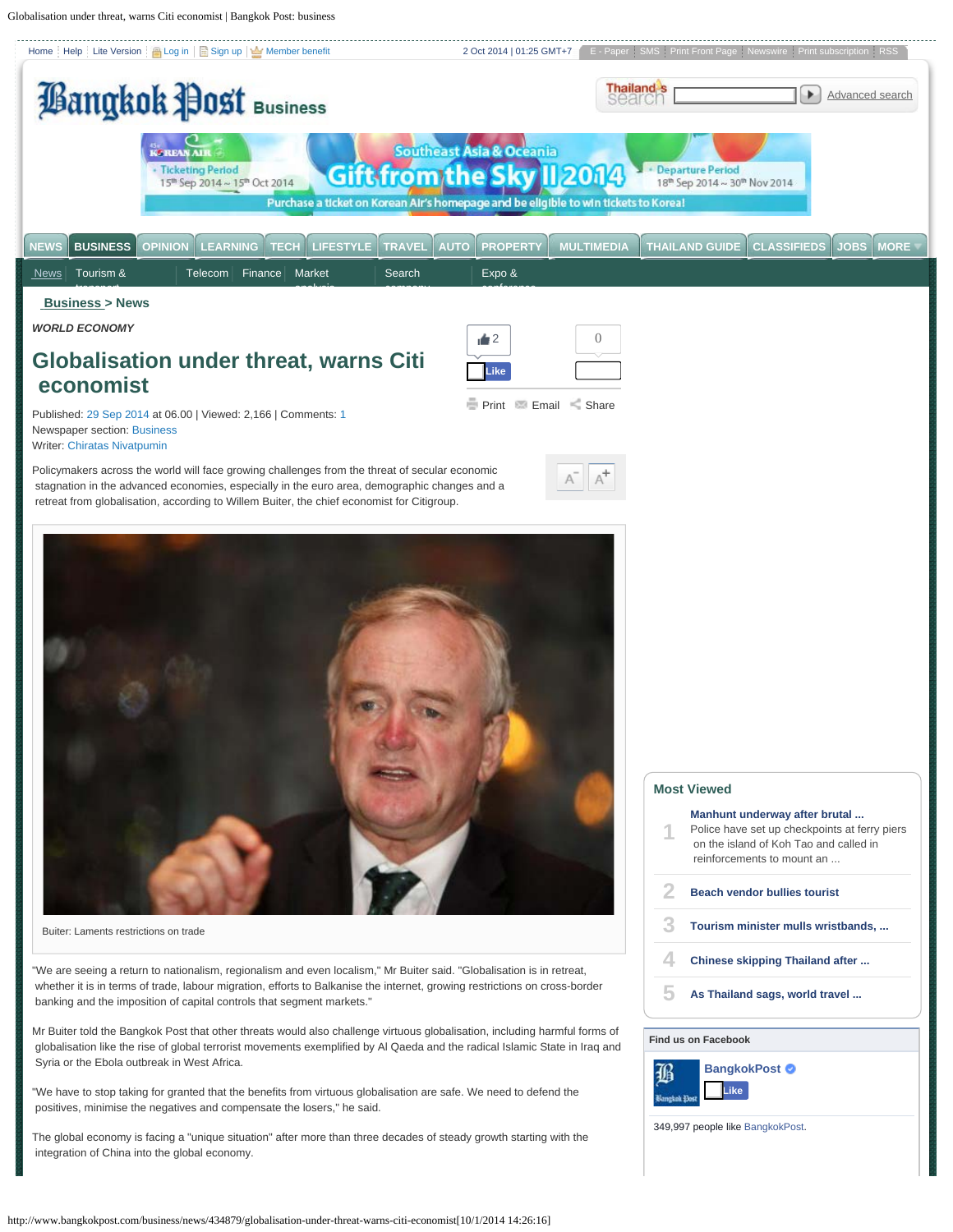"Over the past 60 years, generally trade has grown faster than GDP. Now we are in an era where it will not. Countries such as Thailand, which are reliant on an export-driven economy, will face clear challenges," he said.

"What are Thailand's key export drivers? Manufacturing will be affected by the deceleration of growth in world trade. On the plus side, tourism should recover following declines due to a period of political instability. But agricultural exports, especially non-food exports like rubber, will face a harsher future, as slower world growth depresses prices. This means either lower income for farmers or the need for larger subsidy programmes."

Before joining Citi in 2010, Mr Buiter was the Professor of Political Economy at the London School of Economics. His other past positions include international adviser to Goldman Sachs, chief economist for the European Bank for Reconstruction and Development and external member of the Bank of England's Monetary Policy Committee from 1997 to 2000.

Mr Buiter lamented the fact that while 50% of global growth was being driven by emerging markets, these very same countries that were beneficiaries of globalisation were imposing some of the largest restrictions on trade.

"Global trade isn't threatened just by traditional protectionist nations like France, but also by key emerging markets," he said, pointing to Indian prime minister Narendra Modi's decision to back out of the WTO's trade facilitation agreement, potentially scuttling a broader package of trade reforms agreed to last year by WTO members in Bali.

Citi currently projects global economic growth of 2.8% based on market exchange rates, a pace slightly below potential. Growth should pickup slightly in 2015.

"We are seeing weaker than expected growth in Japan, the euro area and China. Russia and Brazil are also worse than expected," Mr Buiter said.

In the US, the Federal Reserve is likely to exit from its zero interest-rate policy as the world's largest economy continues to expand, with rates to rise just after mid-2015. Ten-year bond yields, currently around 2.5%, should reach pre-crisis rates at over 4% by 2017.

"The FED is clearly erring on the side of risking higher inflation rather than risking larger than necessary underutilisation of labour. The concern there is that short-term employment could become long-term unemployment and that long-term unemployment could turn into inactivity and detachment from the labour force," Mr Buiter said.

The euro area, however, remains a "mess", with a real risk that stagflation falls into deflation. Mr Buiter roundly criticised the European Central Bank's timidity, noting that since mid-2012, the bank has reduced its balance sheet by more than 1 trillion euros.

"They need to reverse this. The ECB has the tools, but lives in fear of German public opinion. They have been far too restrictive."

While Europe's "zombie banks" should begin to recover by mid-2015 through forced recapitalisation, the need for fiscal stimulus in the countries with the largest amount of underutilised labour and capital is clear.

"Spain, Italy, Greece, Portugal, France — they need fiscal stimulus. And they can only do this if the ECB takes their sovereign debt on to its balance sheet," Mr Buiter said.

"Hopefully, this recognition will come by the end of the year. If we have to wait till next year, then so be it. Beggars can't be choosers," he said, pausing. "The management of the euro zone — monetary policy, fiscal policy and structural reform — has been so incompetent. Anything positive will be great."

The cost of doing nothing is high. Italy, for instance, has an estimated potential growth rate, in the absence of deep reforms, of at most 0.5%, or insufficient to stabilise its public debt burden.

"Italy faces an existential crisis. And France is not so far behind. France is in such economic dire straits, that it can no longer play its traditional leading role, together with Germany, in guiding and directing the evolution of the European Union," Mr Buiter said.

While Europe staggers along, the greatest threat to the global economy in the medium-term is potentially the transformation of China's economy.

China, he said, needed to move away from its export-led, investment-led growth model to more sustainable growth based on domestic demand, consumption and services.

"But getting from here to there will not be easy, as the reformists are still not fully in control," he said, noting that the country faces an unsustainable credit bubble and a construction boom in luxury property while facing shortages in affordable housing.

But a downturn, which Mr Buiter estimated would be a slowing of annual growth to 4%, would not be protracted, considering that most households in China were not highly indebted and that the government would not allow a collapse of the banking system and the systemically important parts of the shadow banking sector.



[Facebook social plugin](https://www.facebook.com/help/?page=209089222464503)

## **Sponsor links**

## **[GT Cars Limited](http://ads4.bangkokpost.co.th/ADCLICK/?STID=1000010010100&SITE=WEBDIRECTORY&AREA=SPONSOR_C&TYPE=SPONSOR+LINKS&POSITION=POSITION+A&METHOD=IFRAME&CATEGORY=&KEYWORD=&FONT_COLOR=ED7007&ACC_RANDOM=145924789%3F)**



Thailand's leading multi brand automotive dealership.



## Apartment for Rent, 2 bedrooms, 110 sqm.

# **[Nova Gold Hotel](http://ads4.bangkokpost.co.th/ADCLICK/?STID=1010111110110&SITE=WEBDIRECTORY&AREA=SPONSOR_C&TYPE=SPONSOR+LINKS&POSITION=POSITION+C&METHOD=IFRAME&CATEGORY=&KEYWORD=&FONT_COLOR=ED7007&ACC_RANDOM=82475069%3F)**

**[Baan Montida](http://ads4.bangkokpost.co.th/ADCLICK/?STID=111010001100&SITE=WEBDIRECTORY&AREA=SPONSOR_C&TYPE=SPONSOR+LINKS&POSITION=POSITION+B&METHOD=IFRAME&CATEGORY=&KEYWORD=&FONT_COLOR=ED7007&ACC_RANDOM=844325410%3F)**

Hot Deal Save 20% when you Book 2 Nights or More! Book Now



**[Thavorn Beach Village &](http://ads4.bangkokpost.co.th/ADCLICK/?STID=1011010000011&SITE=WEBDIRECTORY&AREA=SPONSOR_C&TYPE=SPONSOR+LINKS&POSITION=POSITION+D&METHOD=IFRAME&CATEGORY=&KEYWORD=&FONT_COLOR=ED7007&ACC_RANDOM=705301350%3F)  [Spa](http://ads4.bangkokpost.co.th/ADCLICK/?STID=1011010000011&SITE=WEBDIRECTORY&AREA=SPONSOR_C&TYPE=SPONSOR+LINKS&POSITION=POSITION+D&METHOD=IFRAME&CATEGORY=&KEYWORD=&FONT_COLOR=ED7007&ACC_RANDOM=705301350%3F)**

Private Beach Resort, Kamala Beach Phuket

**[Sponsor Links - Lifestyle](http://ads4.bangkokpost.co.th/ADCLICK/?STID=111000010000&SITE=WEBDIRECTORY&AREA=SPONSOR_C&TYPE=SPONSOR+LINKS&POSITION=POSITION+E&METHOD=IFRAME&CATEGORY=&KEYWORD=&FONT_COLOR=ED7007&ACC_RANDOM=814138580%3F)**



please contact K.Potchamarn potchamarns@bangkokpost.co.th Tel.+66(0)2616-4315 **[Nova Park Hotel](http://ads4.bangkokpost.co.th/ADCLICK/?STID=1010111111011&SITE=WEBDIRECTORY&AREA=SPONSOR_C&TYPE=SPONSOR+LINKS&POSITION=POSITION+F&METHOD=IFRAME&CATEGORY=&KEYWORD=&FONT_COLOR=ED7007&ACC_RANDOM=710215842%3F)**



Free Night: Stay 3 Nights, Pay Only 2! Book Now

#### **[Job search](http://job.bangkokpost.com/search/)**

**Find jobs from total of 89 open positions**



### **[Tips & tricks for your career](http://job.bangkokpost.com/career-guide/)**

#### **[Winning the AEC race](http://job.bangkokpost.com/career-guide/433553_winning-the-aec-race.html)**

Asean is poised to become one of the world's big growth markets, led by econo...

## **Forum**

- [Should you be buying Property in Thailand ?](http://www.bangkokpost.com/forum/viewtopic.php?f=55&t=70)
- [Buying property in Thailand](http://www.bangkokpost.com/forum/viewtopic.php?f=55&t=55)
- [Re: Farangs Barred From Buying Thai Land](http://www.bangkokpost.com/forum/viewtopic.php?f=55&t=2102)
- [Freedom of Ownership by Owning Boathouse](http://www.bangkokpost.com/forum/viewtopic.php?f=55&t=60)
- [reciprocal agreements](http://www.bangkokpost.com/forum/viewtopic.php?f=63&t=589)
- [Thai For Thais!](http://www.bangkokpost.com/forum/viewtopic.php?f=55&t=64)
- [Changes and Effects of Foreign Business Act](http://www.bangkokpost.com/forum/viewtopic.php?f=63&t=46)
- [Thai spouse buying a condo](http://www.bangkokpost.com/forum/viewtopic.php?f=55&t=6171)

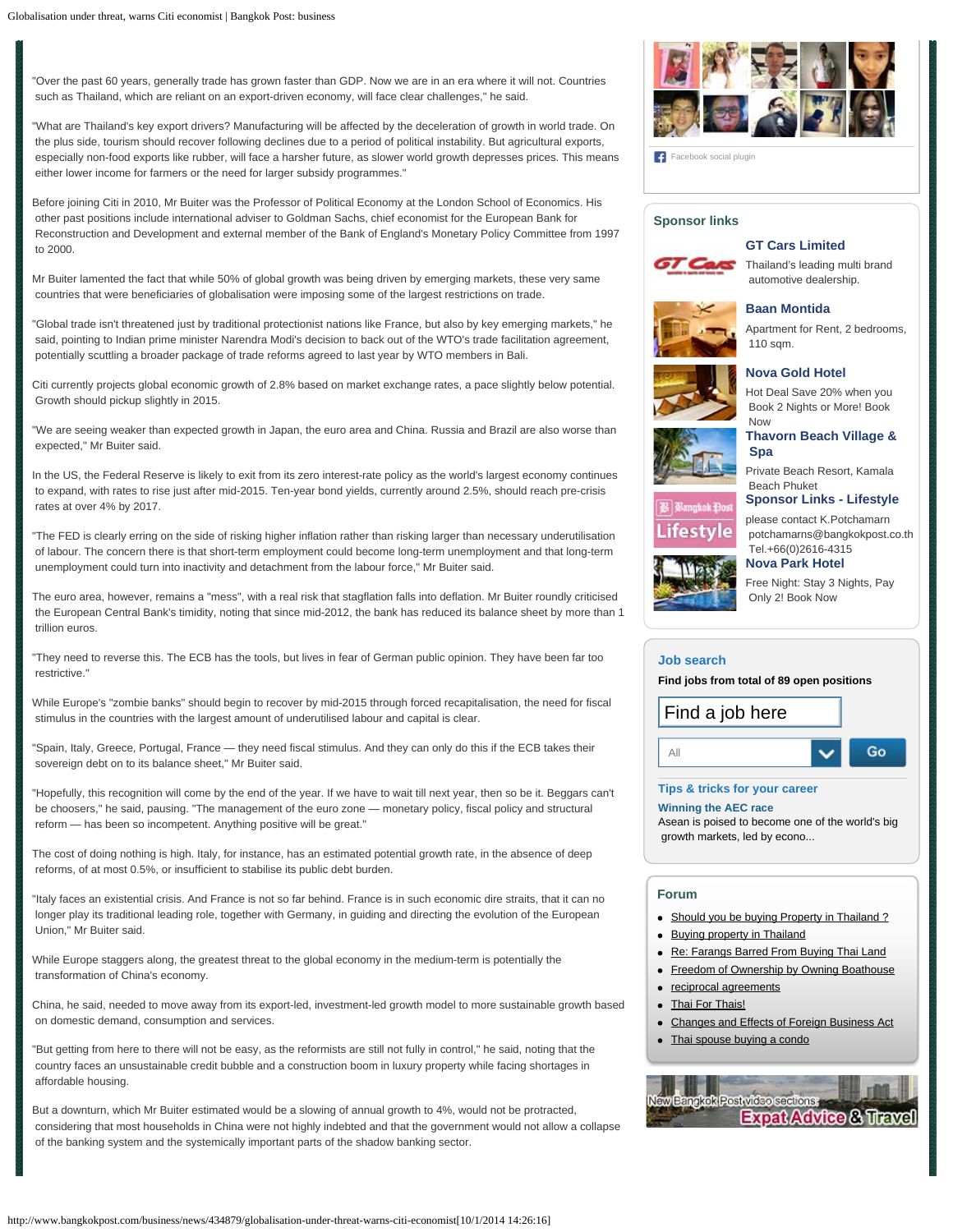Globalisation under threat, warns Citi economist | Bangkok Post: business

Japan meanwhile also faces the need to press forward with reforms to address the challenges of its shrinking labour force, ageing society and unproductive services sector.

He roundly criticised Japan's move to raise the consumption tax in April without taking prior monetary and fiscal stimulus measures to offset the demand-destroying impact of the sales tax increase. The programme's architects "need to go back to school after forgetting their lessons about the impact [of the tax] on demand", he said.

Referring to the delays in effective policy responses to the Great Financial Crisis and its aftermath, Mr Buiter added: "I am never surprised by the incompetence of politicians. But I am surprised by the lack of vision."





## **[Bangkok Post online classifieds](http://classifieds.bangkokpost.com/)**

Try buying & selling goods and properties 24/7 in our [classifieds](http://classifieds.bangkokpost.com/) which has high purchasing power local & expatriate audience from within Thailand and around the world.

**1 people commented about the above**

| Latest | <b>Oldest</b> | Most replied to | <b>Most liked</b> | <b>Most disliked</b> |  |
|--------|---------------|-----------------|-------------------|----------------------|--|
|        |               |                 |                   |                      |  |

Readers are urged not to submit comments that may cause legal dispute including slanderous, vulgar or violent language, incorrectly spelt names, discuss moderation action, quotes with no source or anything deemed critical of the monarchy. More information in our [terms of use](http://www.bangkokpost.com/policy).

Please use our [forum](http://www.bangkokpost.com/forum) for more candid, lengthy, conversational and open discussion between one another.